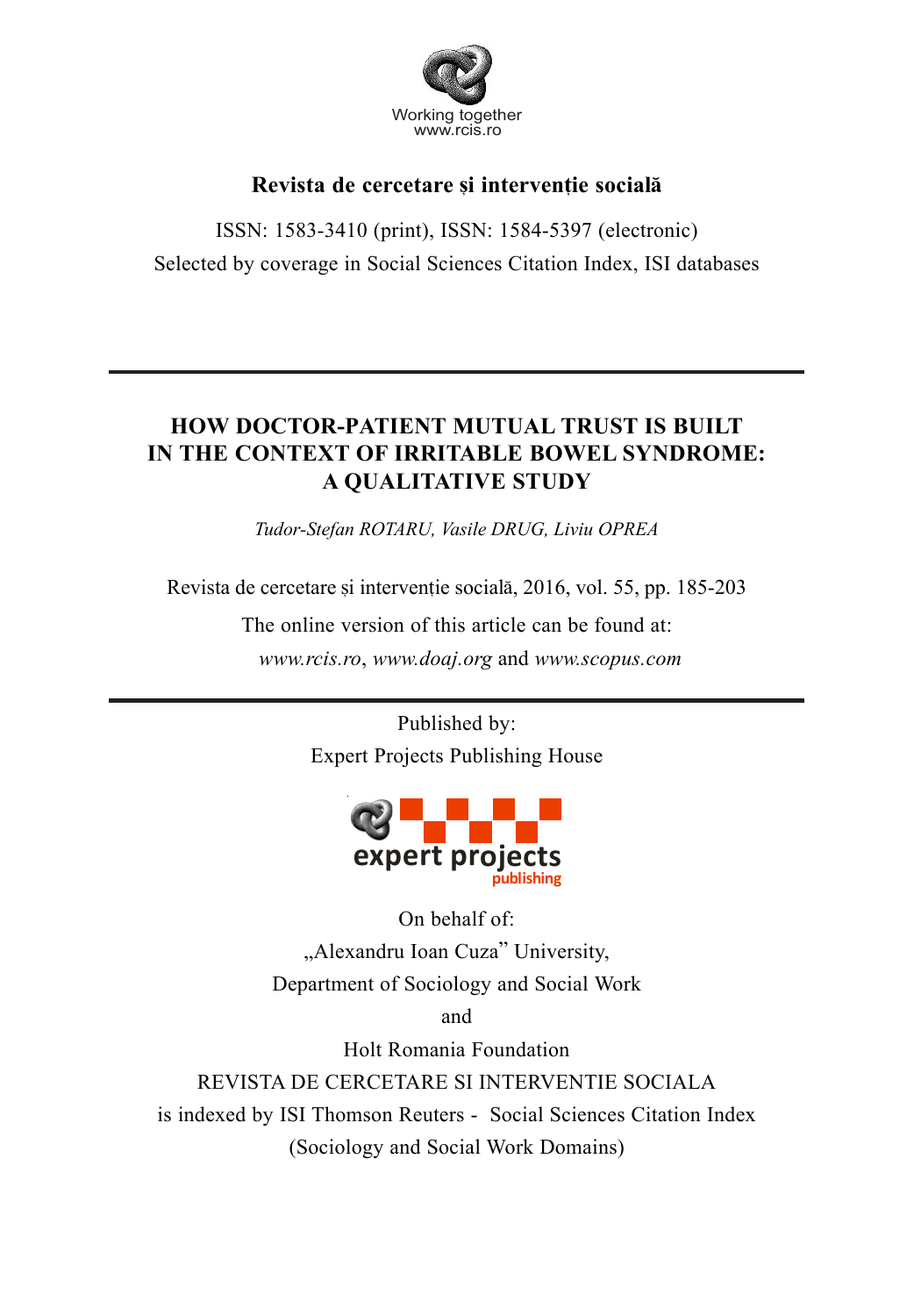

# **How Doctor-Patient Mutual Trust Is Built in the Context of Irritable Bowel Syndrome: A Qualitative Study**

Tudor-Stefan ROTARU<sup>1</sup>, Vasile DRUG<sup>2</sup>, Liviu OPREA<sup>3</sup>

## **Abstract**

Trust in the doctor-patient relationship is crucial for patients' adherence to doctors' recommendations. Despite its importance, there is little knowledge with respect to how trust builds up and is maintained in this relationship. Current literature presents disparate features of trust, not considering the dynamics of interaction and the mutual aspect of doctor-patient relationship. We carried out a qualitative study using 15 interviews of irritable bowel patients from Iasi County, Romania, focused on their trust-related experiences. The sample was recruited for maximum variation. The irritable bowel patients were considered a relevant target group for how mutual trust builds up in the context of chronic diseases because of the uncertainty perceived by these patients with respect to their medical condition. The interviews were analyzed by using the constant comparative method assisted by QSR Nvivo software. Our data analysis identified several pathways embedded in the communication process that instilled trust or distrust: medical outcomes, patient-centered communication, doctor leading patient to insight, reassurance, witnessing procedures, carelessness, and labeling patient as panicky. The novelty of this study's approach resides on reconsidering trust-related themes from an interactional and mutual point of view, as well as identifying new themes, not previously approached. Our study completes the understanding of how trust is built in doctor-patient interaction, by describing and discussing specific patterns of perception, thought and behavior.

*Keywords:* doctor-patient relationship, trust, chronic diseases, responsability, qualitative research.

<sup>&</sup>lt;sup>1</sup> University of Medicine and Pharmacy Gr. T. Popa Iasi, ROMANIA. E-mail: tudor.rotaru@ psihoterapeutiasi.ro

<sup>2</sup> University of Medicine and Pharmacy Gr. T. Popa Iasi, ROMANIA. E-mail: vasidrug@email.com (Corresponding author)

<sup>3</sup> University of Medicine and Pharmacy Gr. T. Popa Iasi, ROMANIA. E-mail: liviu.oprea@ gmail.com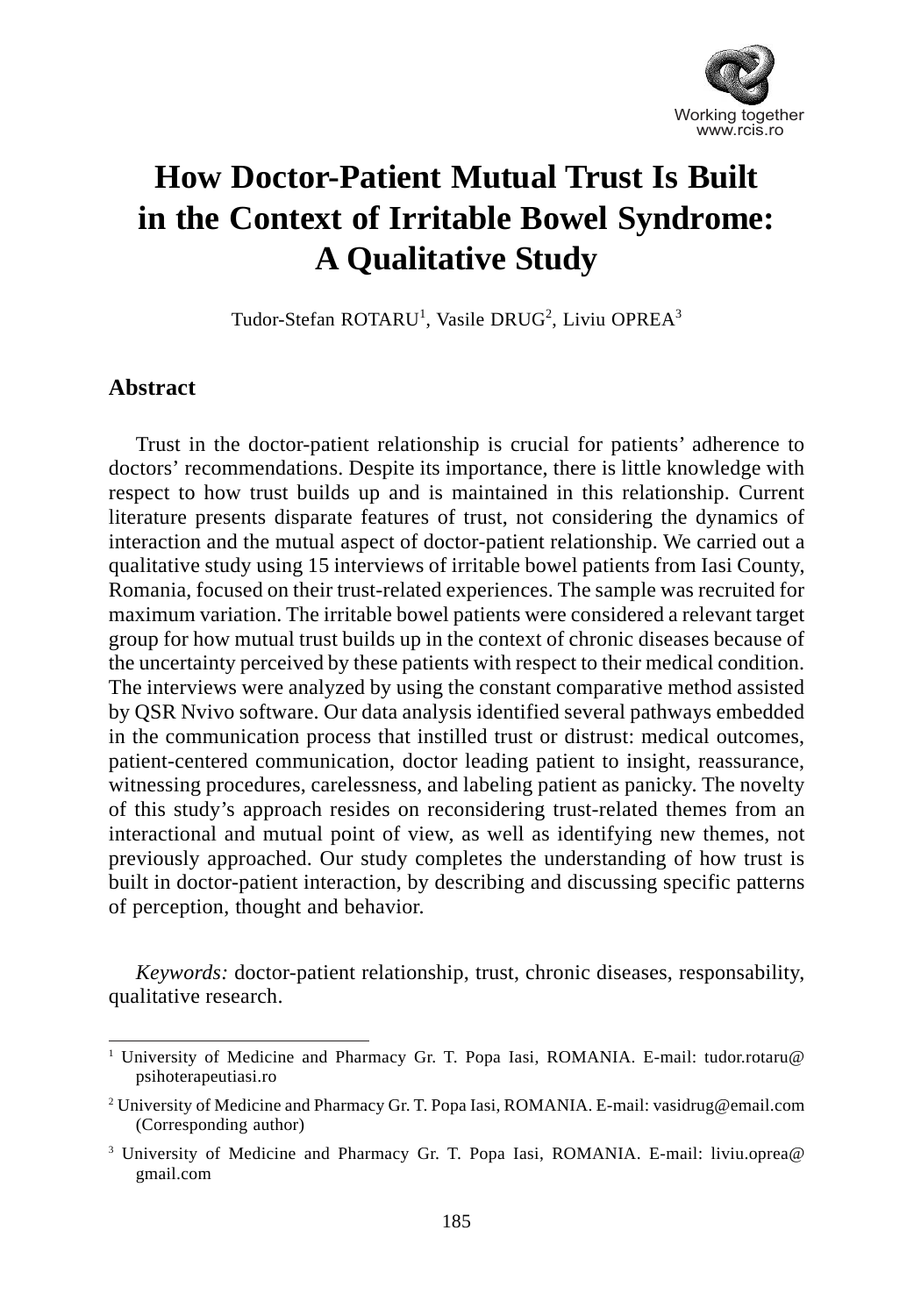### **Introduction**

Chronic diseases are pervasive globally and their prevalence is increasing worldwide (World Health Organization, 2002). Chronic diseases now represent a major health and economic burden in most societies, at an estimated 46% of global burden of disease and 59% of mortality (World Health Organization, 2002). Heart disease, stroke, diabetes, depression and cancer are the major contributors. However, Irritable Bowel Syndrome (IBS) is also a common chronic condition with a pooled prevalence of 11.2% (Lovell & Ford, 2012). Individuals with chronic diseases have a poorer quality of life and decreased life expectancy (World Health Organization, 2002). Societies are also affected directly through increasing health care costs and indirectly through a negative impact on economic development due to decreased productivity (Bao, *et al.*, 2007).

Significant scientific advances regarding the prevention, diagnosis, monitoring and treatment of chronic disease have been made (Institute of Medicine (US) Committee on Quality of Health Care in America, 2001; Schoen, *et al.*, 2006). Although these scientific advances have proven effective to improve the health outcomes of chronically-ill patients, the quality of health care still lags behind these achievements (Coleman, *et al.*, 2009). Multiple studies have shown that evidence-based health care for chronic conditions is not the norm in most health care systems and, frequently, patients do not get the care they want or need (Institute of Medicine (US) Committee on Quality of Health Care in America, 2001; Schoen, *et al.*, 2006).

This evidence-practice gap has been attributed to broad socio-economic factors as well as to individual doctor and patient factors (Fiscella, *et al.*, 2000; Fiscella  $\&$  Shin, 2005). Amongst various factors that are responsible for this gap mutual trust in doctor-patient relationship plays an important role (Jin, *et al.*, 2008; Abel & Efird, 2013; Nguyen, *et al.*, 2009). This is so, because mutual trust is at the core of doctor-patient relationship, which in turn, is the vehicle, through which evidence-based recommendation are implemented. The significance of patients' trust in their doctors is well recognized and it is associated with patients' willingness to seek care, to disclose symptoms and to be compliant with therapeutic recommendations (Holman & Lorig, 2004; Oprea, *et al.*, 2010; Rogers & Braunack-Mayer, 2008). Although doctors' trust in their patients is less discussed and studied in the literature (Rogers & Braunack-Mayer, 2008; Rogers, 2002) it plays a significant role in chronic care, because in chronic care doctors must transfer significant responsibilities associated with self-care. This is so, because patients are under medical observation only once in several months and, they have to be engaged in self-care for most of the time by making health care decisions according to the changing conditions of their illnesses and their lives (Bodenheimer, *et al.*, 2002a; Bodenheimer, *et al.*, 2002b; Cojocaru, Cace, & Gavrilovici, 2013). In addition, a willingness to trust patients is a significant ethical step in recognizing the patient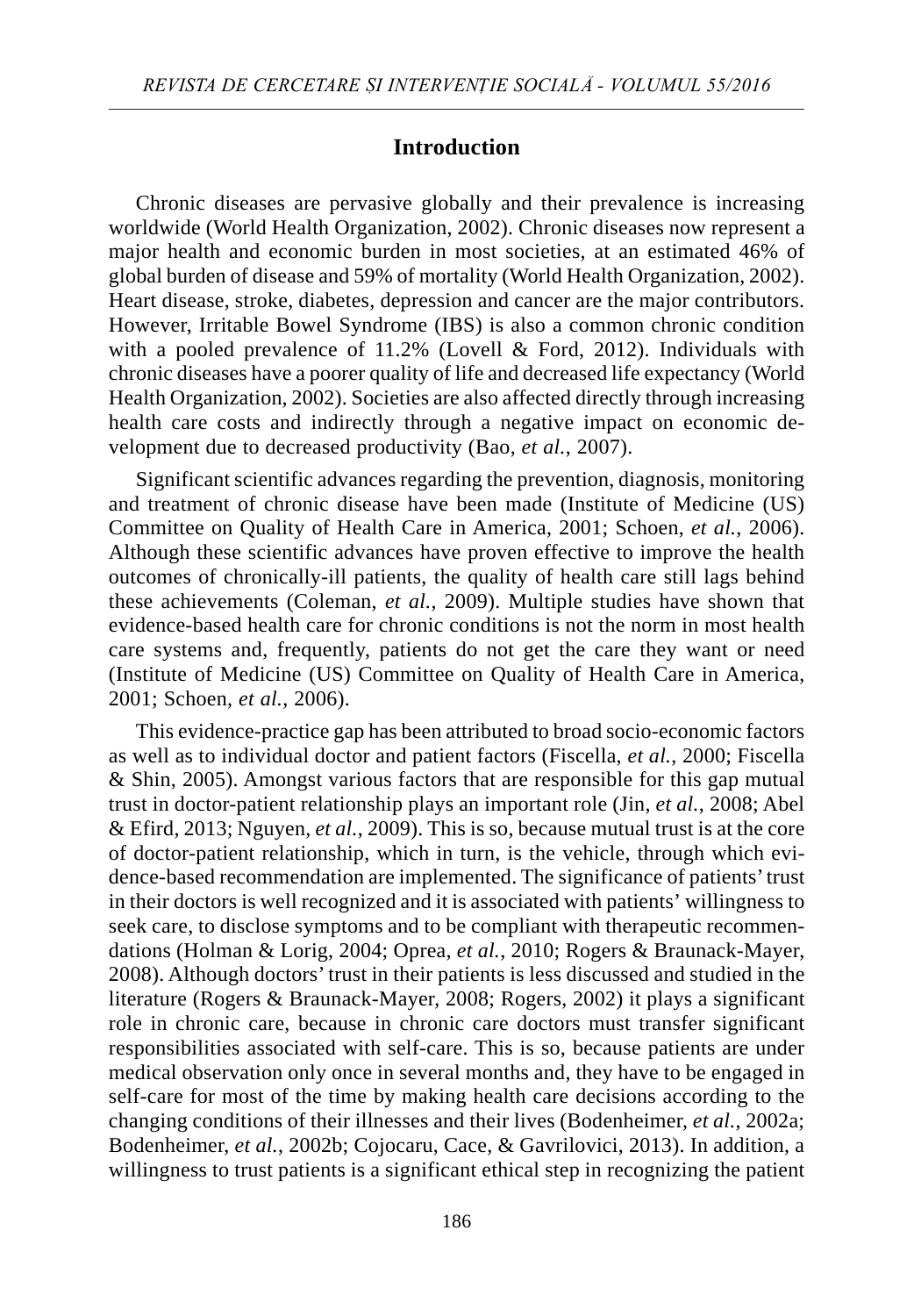as a person with control rather than merely a passive recipient of care (Rogers & Braunack-Mayer, 2008). This recognition of patients' control is part of respect for patient autonomy as well as for patients' capacity to assume responsibility for their health.

The current literature has little information with respect to how mutual trust is built and maintained. Some qualitative studies point out the importance of medical outcomes in the maintenance of trust in doctor-patient relationship. For instance, perception of good level of competence meant fulfillment of the treatment expectations that the patients had. This seemed to instill trust in the doctor and the facility and to maintain it (Gopichandran & Chetlapalli, 2013). Other qualitative studies targeting trust in primary care show that patients consider trust as maintained and reinforced if they perceived that the care they received was effective (Tarrant, *et al.*, 2010). Current literature mentions a well-built, longer form of trust, constructed during a longer relationship. These notions of long-term trust (Hillen, *et al.*, 2012) or secure trust (Tarrant, *et al.*, 2010) are found out to be in connection to medical outcomes and the length of the relationship. At least in the case of cancer patients, there seems to be a slower process which builds a deeper, trusting, relationship with the doctor that takes time and repeated interaction. Factors important to long-term trust and mentioned by patients in such studies seem to connect more to the interpersonal skills of the doctor. Caring behaviors and showing interest in the patient are considered most important for building trust (Hillen, *et al.*, 2012).

The current literature also mentions loyalty. In some qualitative studied, when patients spoke about some of the doctors that they trusted the most, they mentioned that whatever the illness may be, they would come to the doctor, leading to longer relationships (Gopichandran & Chetlapalli, 2013). There are similar findings concerning loyalty with respect to oncological patients. The patients' narratives showed that, once trust built, it prevented patients from requesting a second opinion. Almost all patients in this study believed that, in the absence of trust, they would find a second opinion or another treating oncologist (Hillen, *et al.*, 2012).

Current literature also mentions patient honesty and patients' belief they are taken seriously. One of the mechanisms is mentioned in research about primary care relationships. In such studies, both patients' and providers' narratives showed that providers wanted to trust that their patients were disclosing information important for managing their health, like non-adherence to treatment, alcohol or prescription drugs problems. Patients hoped providers would believe what they said about their health and concerns (Ratanawongsa, *et al.*, 2011).

Patient-centered communication is another distinct feature of the current literature. Listening to the patient, and addressing all doubts and questions have been identified as two determinants of trust in health care providers (Gopichandran &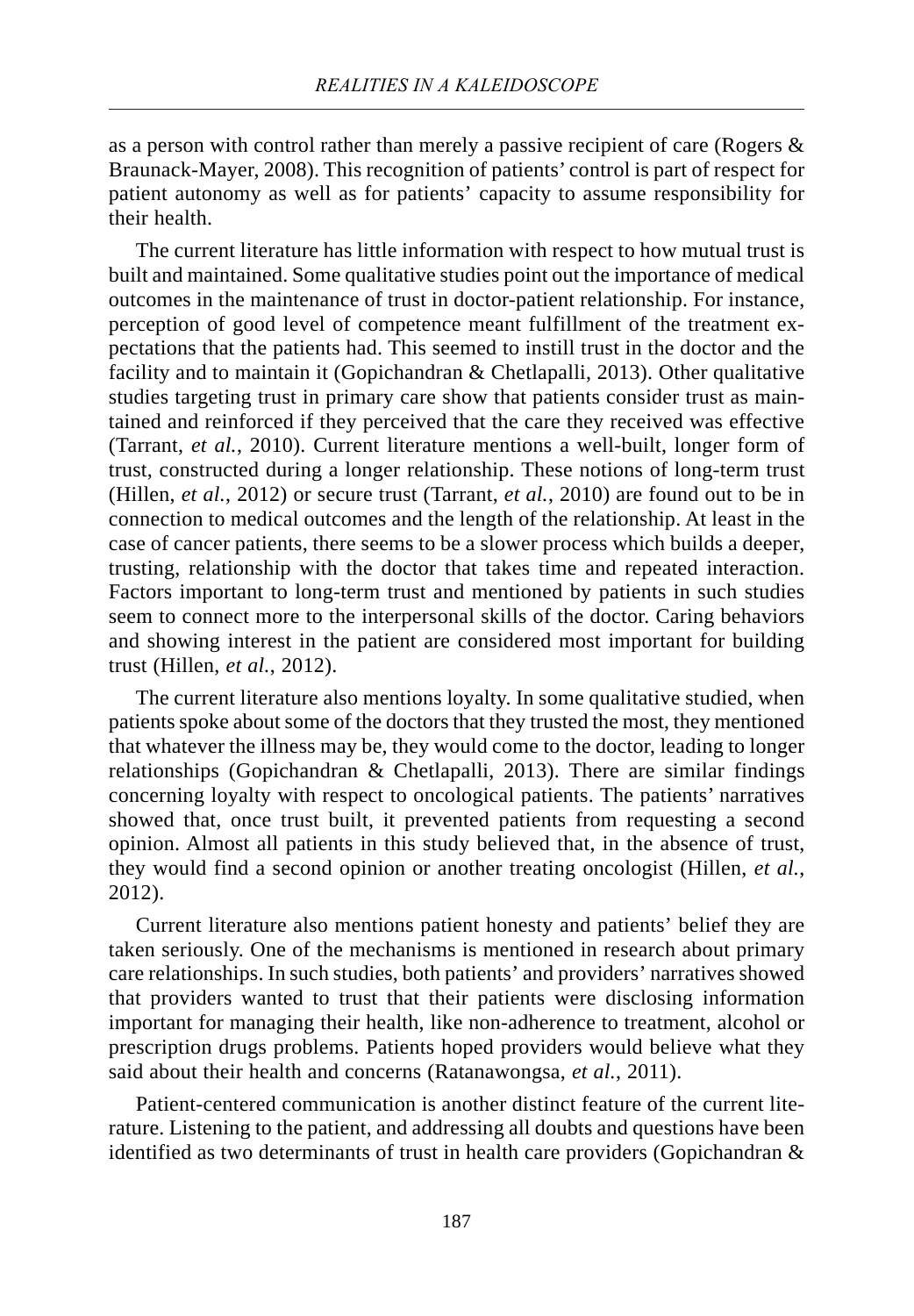Chetlapalli, 2013).The devotion of time and individual attention to patients was a specific theme of the "caring" component identified as important to building trust (Hillen, *et al.*, 2012). At the opposite, the theme of providers not taking the necessary time to explain diagnoses or answer questions is presented as illustrating lack of patient-centered communication, a distinct feature of distrust in the healthcare provider (McAlearney, *et al.*, 2012). This lack has the effect of causing resentment between patient and the healthcare team (Farahani, *et al.*, 2011). Patient-centered communication seems one of the best represented themes in studies dealing with cancer as well. A perceived relationship-building effort was illustrated by physician being attentive, taking time with the patient, and focusing on the patient (McAlearney, *et al.*, 2012). However, not providing an explanation to the patient is an important theme of distrust. These patients feel doctors are thinking only about themselves when providing scarce information about disease and treatment. In what direct reassurance is concerned, as a pathway of instilling trust, a study with respect to breast cancer patient. In it, one way in which the doctor could communicate expertise and, consequently, instill trust, is explaining ways in which patient's disease is not as bad as it might have been (Wright, *et al.*, 2004).

Another feature connected with trust in the literature, deals with laboratory tests. For doctors to make the correct diagnosis, laboratory tests are perceived by patients as a competent medical maneuver. In such studies, patients perceived doing tests as a mark of competence, which, in turn, instilled trust. In the interviews patients did not particularly know why the tests were being performed. The acts of being subject to some tests made them trust the physician and the health facility (Gopichandran & Chetlapalli, 2013). This trust-related theme was also present in studies dealing with asylum seekers' trust in general practice. Some responders found it difficult that one couldn't ask the GP for tests or procedures like they were used in their home country (O'Donnell, *et al.*, 2008). Such findings are of particular interest in the context of irritable bowel syndrome, where colonoscopy can be witnessed by patient, either live, either under sedation (Tetzlaff, 2016).

Current literature also provides apparently contradictory results concerning carelessness and perceived mistakes. Patients' narratives show that, when a trusting doctor-patient relationship has already been established, the patients are willing to overlook the pitfalls in the relationship. The relationship between pitfalls and trust seems to go in both directions: though the willingness to tolerate mistakes may be understood as a consequence of trust, it is also an indicator of the level of trust. As the willingness to accept shortcomings changes, trust can be perceived to change also (Gopichandran & Chetlapalli, 2013). Research dealing with cancer patients, mentions admitting one's mistakes as a key feature. If the doctor has misjudged a situation, and later came back to it, this also instilled trust for patients. Unexpectedly, trust does not appear easily affected by doctor's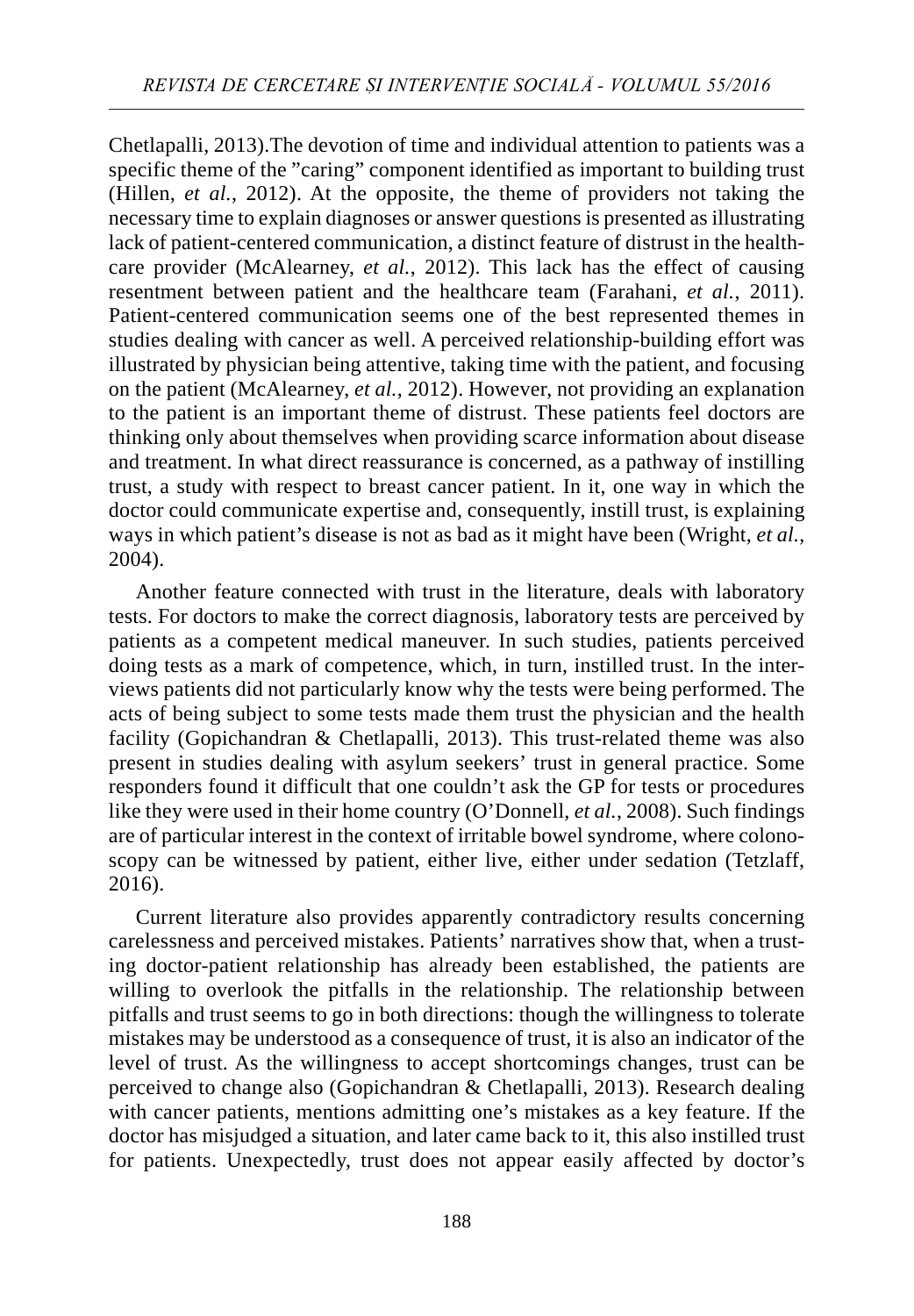medical mistakes like overlooking symptoms or unsatisfactory surgery results. In such studies, some patients even defended their doctor's to trust was a central theme of patient's way of building trust (Hillen, *et al.*, 2012). This is inconsistent with other results, showing that inappropriate or missed diagnoses are mentioned as a distinct theme of distrust (McAlearney, *et al.*, 2012).

Finally, literature is not clear in its conclusions on confidentiality-trust relationship. In some studies patients judged confidentiality as an unimportant consideration or determinant of trust (Hillen, *et al.*, 2012). In other studies, lack of respect for patient privacy and confidentiality is mentioned as a problematic area of patient health-care provider communication expressed by patients (Farahani, *et al.*, 2011).

As we have shown above, there is a clear research gap with respect to specific patterns of interaction between doctors and patient. Current literature analyses trust by considering disparate features like: medical outcomes, loyalty, and patient honesty, patient-centered communication, valuing laboratory tests, carelessness and perceived mistakes. However, few of these elements specifically address the mechanism of interaction between doctor and patient that participates in the buildup and maintenance of mutual trust containing these features. Virtually none of them can show how doctor's trust in the patient and patient's trust in the doctor depend on each other or influence each other. Few attempts describe how this interaction might occur in studies trying to analyze simultaneously both sides of the doctor-patient interaction (Ratanawongsa, *et al.*, 2011). Identifying specific patterns of interaction makes one able to understand how the process of building trust can be influenced in various stages of its construction. It can also help doctors and public health specialists understand and intervene in various stages where trust is strengthened, weakened, maintained or lost. This approach switches the narrower view of trust as a sum of key disparate elements intro a view that conceptualizes trust as a process unfolding on several pathways simultaneously. Another advantage of filling the aforementioned gap deals with the opening of other, more dynamic methods of quantitative measurements, where such pathways can be transformed in bits of experiences where responders can identify themselves. Finally, this dynamic approach is meant to catch the cultural particularities of mutual trust between the doctor and the patient, while analyzing behavioral and attitudinal scripts that are unidentifiable in classical psychometric approaches.

In this paper, we focus on identifying the pathways through which mutual trust in doctor-patient relationship in the context of irritable bowel syndrome is built. Our research question is: *Which are the pathways through which mutual trust between the doctor and the IBS patient is built and maintained?* We choose to carry out a qualitative study because explaining pathways and generating theory is a particular strength of qualitative research (Denzin & Lincoln, 1998; Given & Gale, 2008). Irritable bowel syndrome (IBS) has been used as a case example for mutual trust in the context of chronic diseases. It is a digestive functional disease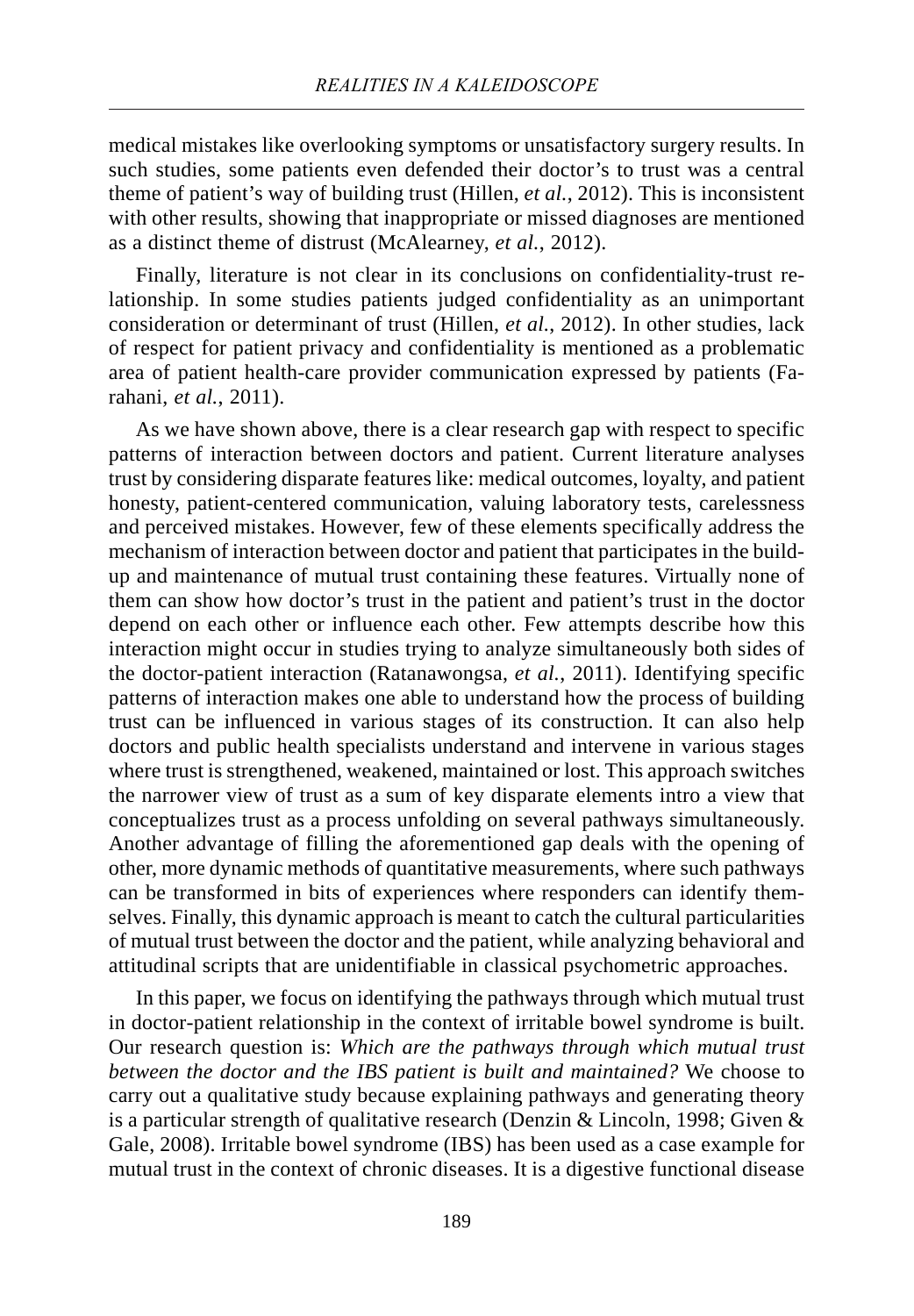characterized by abdominal pain or discomfort associated with changes in bowel habits (Longstreth, *et al.*, 2006). Several etiologic pathways have been incriminated during the years for the occurrence of IBS. If alteration in the gastrointestinal motility, intestinal perception and gut-brain axis disturbances were already recognized, recently, abnormal intestinal microbiota, and the importance of genetic factors was also revealed. In addition, psychological co-morbidities are common in IBS patients (Whitehead, *et al.*, 2002). Due to a lack of an objective biological marker, the diagnosis of IBS is based on symptoms, as defined currently by the Rome III criteria (Longstreth, *et al.*, 2006).

Irritable bowel patients are often confronted with anxieties about possible diagnosis. For instance, most of irritable bowel patients have a sudden relief feeling when cancer diagnosis is excluded through colonoscopy (Jilcott Pitts, *et al.*, 2013). However, some uncertainties may persist in the presence of a functional or unclear diagnosis (Mikocka-Walus, *et al.*, 2012). On the other hand, there are indications that anxiety distorts the reception of information the patient needs before colonoscopy (Rollbusch, *et al.*, 2014).

## **Method**

#### *Sampling and recruitment*

Fifteen irritable-bowel patients have been recruited through recommendation from hospital-based gastroenterology practices as well as general practitioners' offices from Iasi County, Romania. Irritable bowel syndrome has been used as a case example for mutual trust in the context of chronic diseases thanks to the particulars of uncertainty and anxiety feelings these patients have. All patients met the Roma III criteria for IBS (Longstreth, *et al.*, 2006). Maximum variability of the sample has been targeted. The average age was 50 years and 6 months. The youngest participant was 21 and the oldest participant was 74 years old. Six of the participants were males and nine were females. Six participants had graduate studies, one had postgraduate studies and eight had undergraduate studies. We have stopped the recruitment process when the saturation has been reached.

#### *Data collection*

Data were collected between  $22<sup>nd</sup>$  of January 2015 and  $5<sup>th</sup>$  of August 2015 via semi-structured interviews, which were audio-recorded and transcribed verbatim. An interview guide developed by the research team was used and gradually adjusted to maintain a degree of consistency between interviews but also help reaching the saturation point. Interviews were conducted face-to-face, after informed consent explained and signed.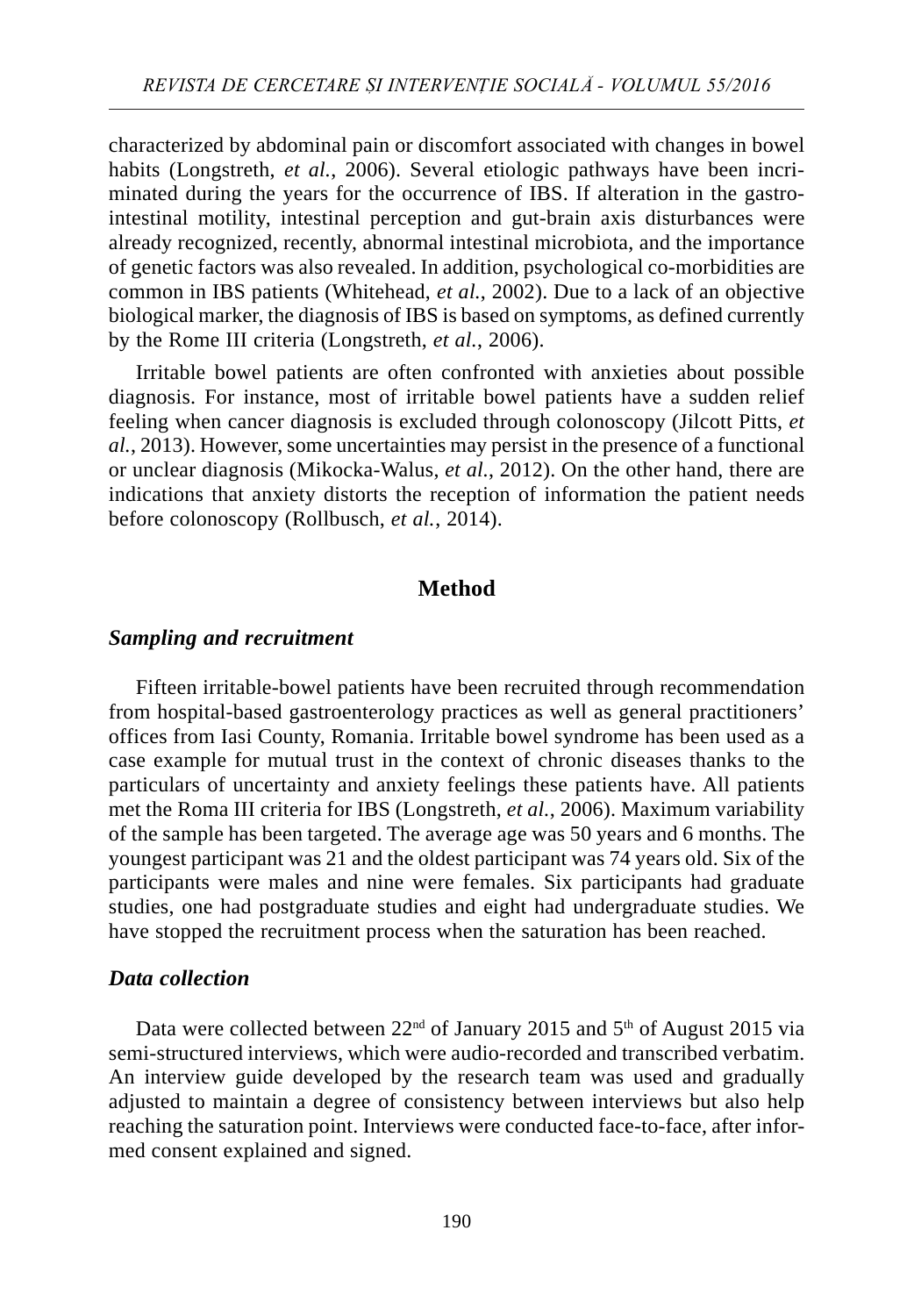### *Data analysis*

Data analysis began following the first three interviews. Constant comparative method has been used, in order to find out repetitive patterns (Glaser, 1965). These patterns attempted conceptual comparisons while at least one feature was constant (e.g. same patient in interaction with different doctors, same specialty approached by different patient with irritable bowel, different patient with same type of long-lasting relationship with their GP etc.). Written versions were imported in QSR NVIVO 9. After an initial analysis that considered smaller units, a code structure was created. It contained nodes grouped to discover patterns of how mutual trust is built and maintained. One of these three larger nodes was context which has been considered either temporally (e.g. long-lasting relationship with the doctor), emotionally (e.g. fearful uncertainty about a potential disease), informationally (e.g. well-informed patient).

#### **Results**

In this qualitative study we tried to identify the pathways through which mutual trust in doctor-patient relationship in the context of irritable bowel syndrome is built and maintained. Several themes emerged from our analysis, which dealt with interactions leading to one-side or mutual trust.

## *Outcomes: the continuous success in the context of a longer relationship makes both patient and doctors trust each other*

One of the most frequent patterns we have identified emphasized the importance of results in the medical care, for both patient and doctor. Results meant for patient the proof of the medical care being effective and doctor being competent. On the other hand, for the doctor, good results in medical care meant a patient who complied with recommendations and followed treatments. It also dealt with patient's honesty as a component of doctor-patient relationship: patients did tell the truth about how they complied with their own treatment. These contexts also lead to loyalty, to getting back to the same doctor for different health problems.

*Investigator: Something else? What is important for the patient to trust his doctor? Patient: To look for results... If one had good results with one doctor, you keep going to the same one. One doesn't go to see someone else because one has heard that the other doctor might be better than the current one […] when you had results, it's good to keep seeing the same doctor. […] the doctor sees if you follow your treatment, if you come when called […]. I mean, patient's behavior makes the doctor trust him/ her. I mean, if the doctor sees that there is no feedback from the patient, what can he do? She has her hands tied. And then, it's logic she won't trust the patient. (male, 48 years old, graduate studies)*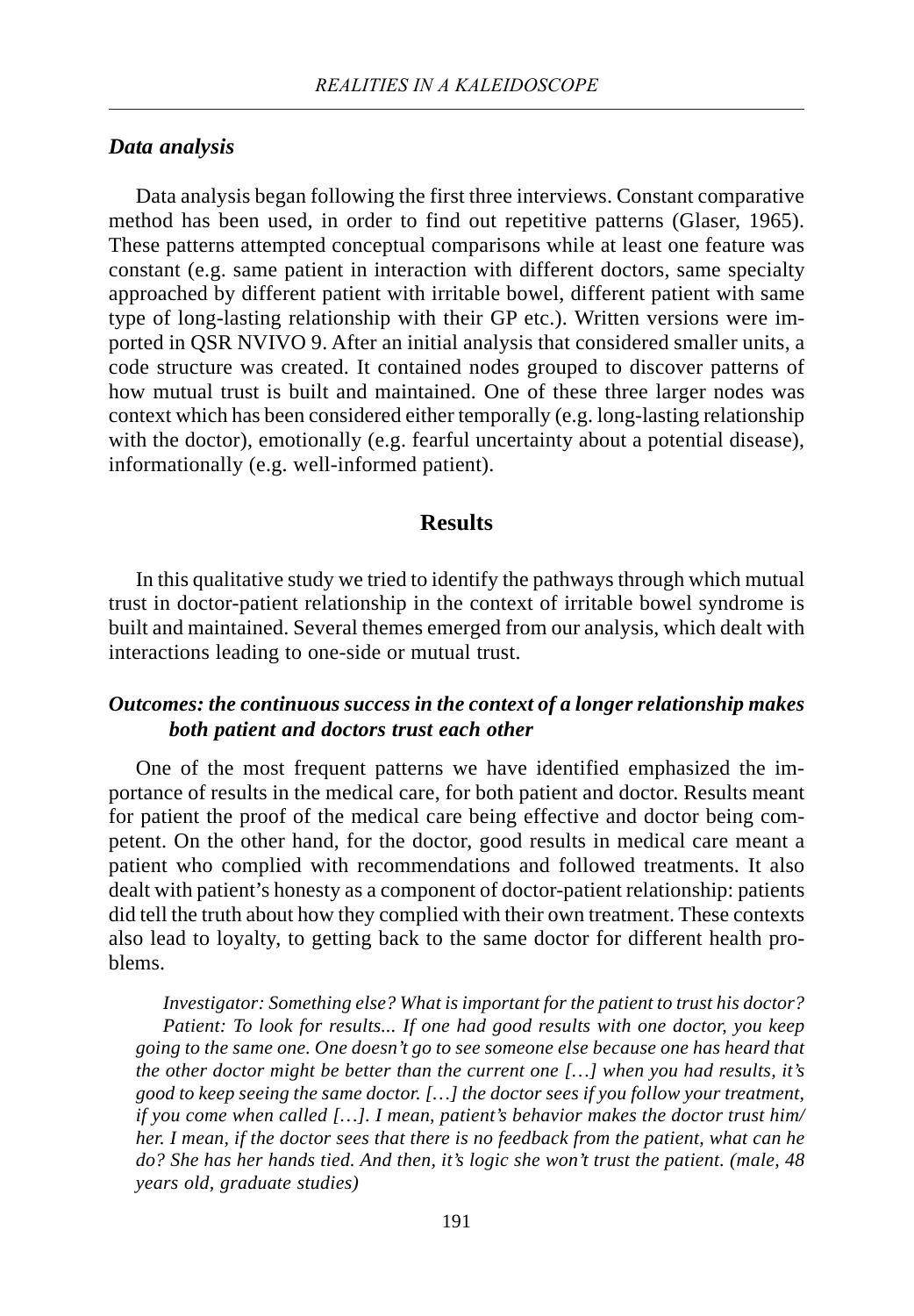*Investigator: How did you realize Miss X is competent… that she knows what she is doing?*

*Patient: I was well after the treatment she gave me. (male, 72 years old, undergraduate studies)*

Patient-centered communication: both doctor and patient ask pertinent questions, which, in turn, are interpreted as competence from both sides, instilling trust. Another pattern of building mutual trust is by exchanging questions and answers from either doctor or patient. In patients' narratives, doctors' attitude seems relevant for trust. Patient interpreted the quantity of questions the doctors asked as a sign the doctor cares and is really interested to find the correct diagnosis and treatment. The doctor seems to interpret the questions asked by the patient and his answers as a constructive involvement in the therapeutic process and a competence to supply valid information:

*Investigator: […] how did trust appear, in your case with this doctor? Patient: I would say during the consultation […] the fact that she asked me many questions… (27, female, graduate studies)*

*Patient: There is a certain aura of a person whom you trust. She was smiling, calm, and immediately asked me: what happened? Please, tell me! She waited; she was patient and asked me, indeed, a lot of questions. She put no diagnosis before asking me a lot of questions.*

*Investigator: What does it mean she asks you a lot of questions?*

*Patient: It means she is interested and what she will make a precise diagnosis. It won't be something general or vague. (24, female, graduate studies)*

## *Insight: patient gets an understanding about his/her anxieties which, in turn, instills trust*

Another pattern of communication we identified among the patients we interviewed is related to anxiety and overreacting with respect to medical check-ups. Patient is worried about possible unidentified diagnosis or courses of treatment. The doctor supports the patient, by showing him/her that the reactions might be over exaggerated. Subsequently, patient becomes aware of his/her psychological processes, and this, in turn, makes him/her trust doctor even more. This happens especially in the context of a long-lasting relationship.

*Patient: She knows how to temperate me, if you want to see yet another doctor she says:" Let's see, let's think about it a bit more…" [….]*

*Patient: … I kept doing investigations with many doctors. But my GP told me, in the end:" Mrs. X, let's stop. You went to see enough doctors, and I am sticking with my initial opinion that it's about anxiety. It leads you to an end which is not necessarily beneficial to you: to keep asking for opinions and it's not the case. These are useless*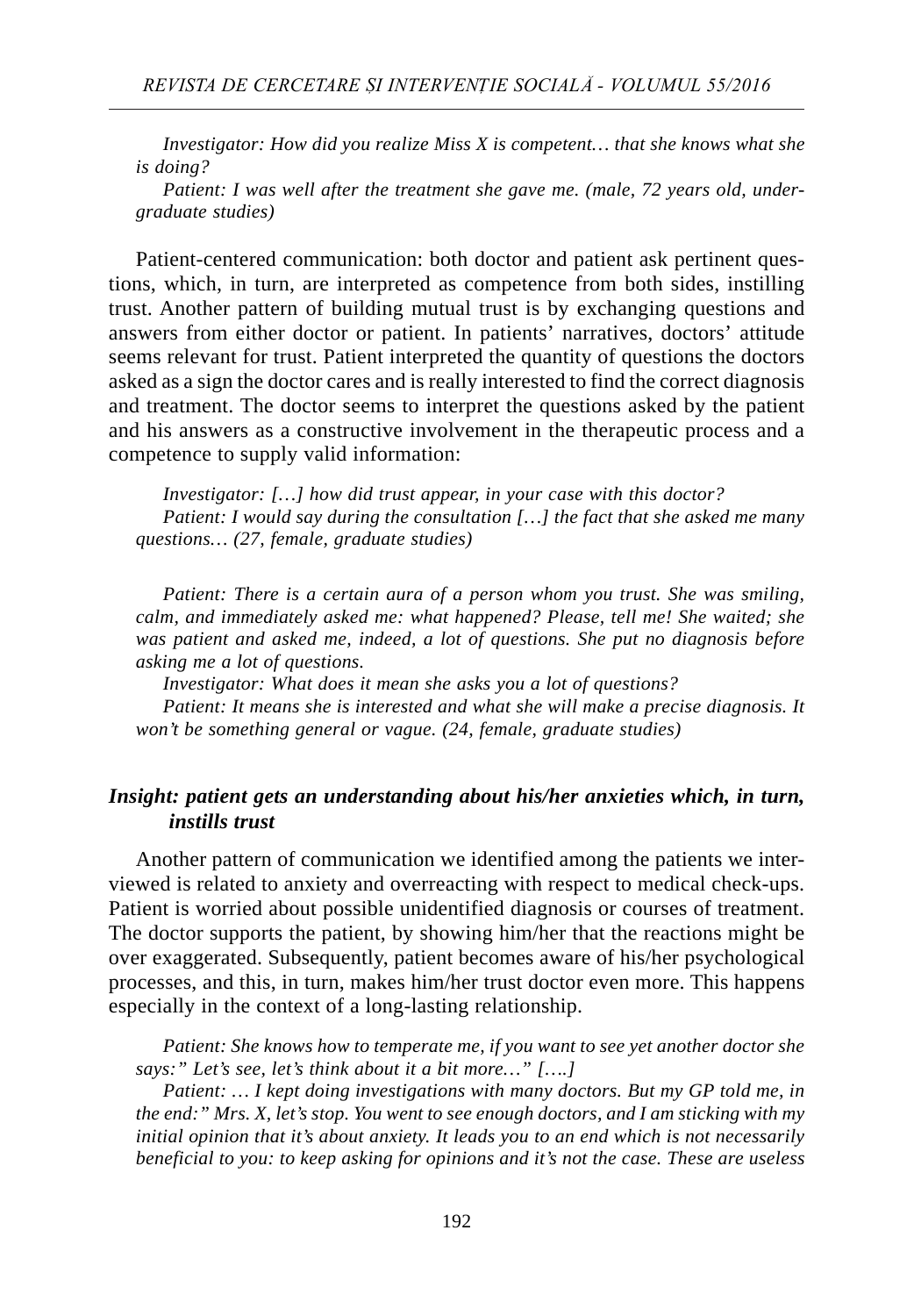*expenses and efforts. Let's stop a little and see…" She probably realized the state I was in, and this was normal. (57, female, graduate studies)*

*Investigator: How was it in your case? Patient: When going to my GP…. If you go to her too often, she says: "stay calm, don't approach the problem like that, and be a little more relaxed or…" Investigator: Does this happen with your doctor? Patient: Yes, yes, yes… Investigator: And what effect does this have on trust? Does it make you gain more trust when you realize it?*

*Patient: Yes, exactly. (39, female, undergraduate studies)*

## *Reassurance: Anxieties are soothed once investigations are carried out and reasons for fear are excluded*

Another pattern of interaction we identified, deals with how uncertainty and anxiety is soothed once investigations are carried out and reasons for fears are excluded. In the context of uncertainty about health problems, patient is worried he/she might have something worse. The investigations have the power to exclude a possible bad diagnosis (like cancer). Therefore, patient becomes suddenly soothed and reinforced in his/her feeling of trust towards the doctor.

*Patient: I'm the type of person that doesn't connect much with doctors. But afterwards, when something happens that might get out of control […] and I feel it's something that might be serious….*

*Investigator: What?*

*Patient: Incurable diseases, especially. I am honestly thinking about cancer. This could hit me unexpectedly […].*

*Patient: It meant he somehow gained my trust […]. It appeared like a serious investigation… They did, how do they call that? …an echography. […] Following the echography, he said there is nothing to be seen, and I should just need to run some blood tests to confirm everything is OK. (41, male, postgraduate studies)*

## *Witnessing: patient gets to be a witness to the imaging diagnosis procedure and this instills trust, despite lack of medical information*

A way of building trust that we could identify from what our patients told us came from the fact that they could be a witness of the colonoscopy. This soothed their anxieties, on one hand, but also instilled trust through "seeing with my own eyes" idea. Apparently, for some patients, it was important that they had this visual" proof" of the exclusion of a worse possible diagnosis.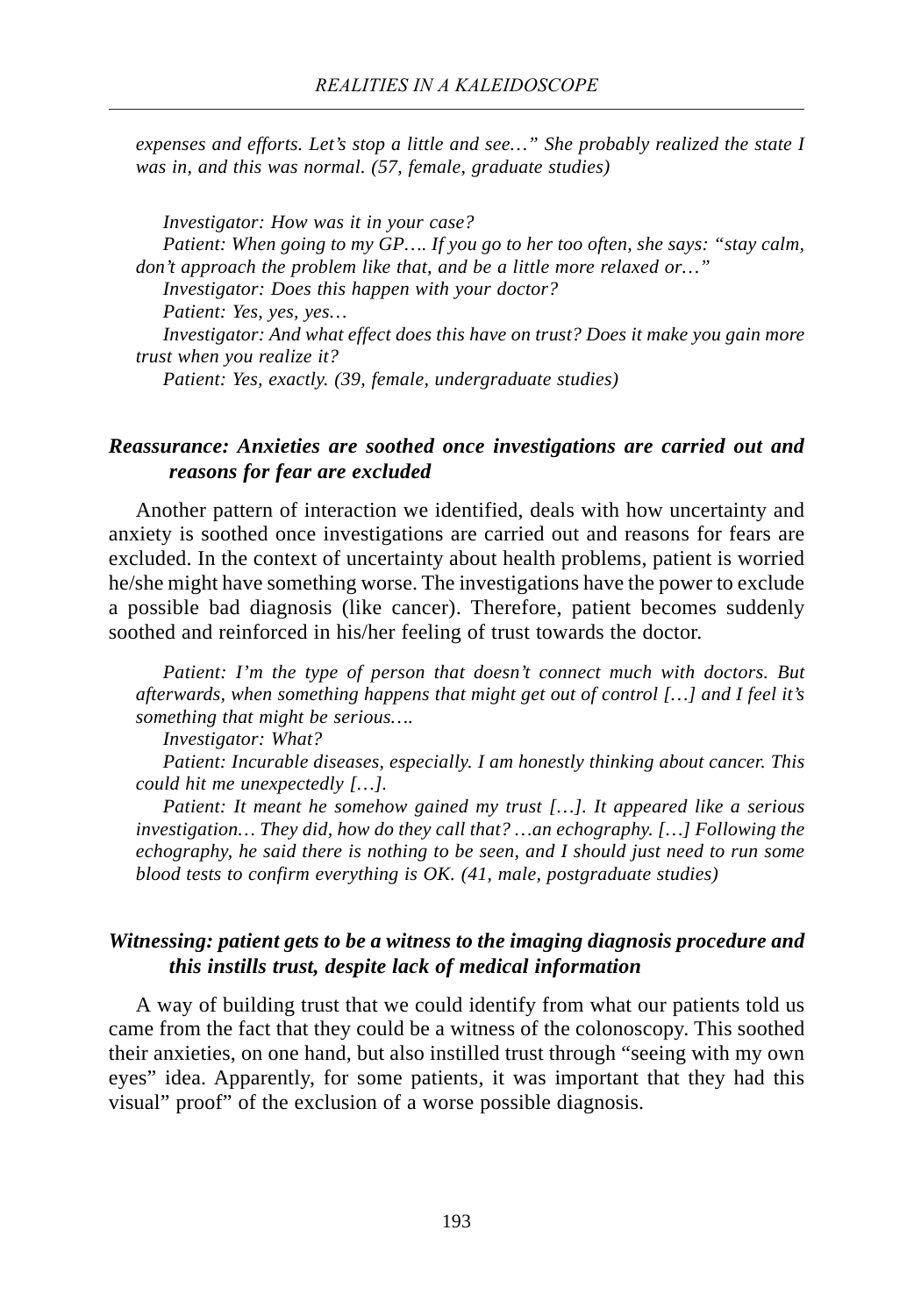*Investigator : What made you consider her nice ?*

*Patient : The way she talked… I mean… she spoke to me nicely, consulted me, seated me nicely in there… «Look for yourself on the monitor »*

*Investigator: And what did this mean to you? …the fact that she said: «Look for yourself on the monitor » […] What did you think about it?*

*Patient: Well, a satisfaction because… Anyway… I had no idea if there was something wrong but… I could see the interior of the big bowel, how they call it... (62, male, undergraduate studies)*

*Patient: […] I think I lean towards colonoscopy. Because without something concrete… without me seeing if there is something or not*

*Investigator: I see. Some people told me about colonoscopy, and about the fact that the doctor allowed them to see for themselves on the monitor. […] What did it mean to you, the fact that you could look on the monitor?*

*Patient: It gave me more trust. (21, female, undergraduate student)*

## *Carelessness: A patient with uncertainties and anxieties about his/her condition notices mistakes the doctor makes due to lack of attention; this, in turn, makes the patient question if the doctor can be relied upon*

Another pathway that leads to distrust is to be found in the case of patients who notice what they perceive to be attention-related mistakes in the doctor-patient interactions. These can include transcription mistakes, errors in prescribing or differences between what they know from other sources and what is presented to them by the doctor. An already anxious patient becomes more uncertain about the disease and the course of treatment by noticing the aforementioned mistakes. This, in turn, makes the patient question if the doctor can be relied upon.

*Patient: I am embarrassed to tell you but it's one thing on my results sheet and some other he writes in the discharge sheet […] I think he doesn't pay attention. He's very busy and pays no attention.*

*Investigator: This is what make you lose trust? The fact that it's one thing written in the bloodwork and another on your discharge sheet?*

*Patient: Yes (64, female, undergraduate studies)*

## *Panic label: a scared patient is perceived and verbally labeled by the doctor as panicky; consequently, patient starts doubting that the doctor really takes him/her seriously.*

A very illustrative example of interaction that builds distrust is the doctorpatient communication sequence dealing with labels like *scared* or *panicky.* This pattern is different from the one dealing with simple patient reassurance. It's an example of interaction where patients feel the "panicky" label as stigma. After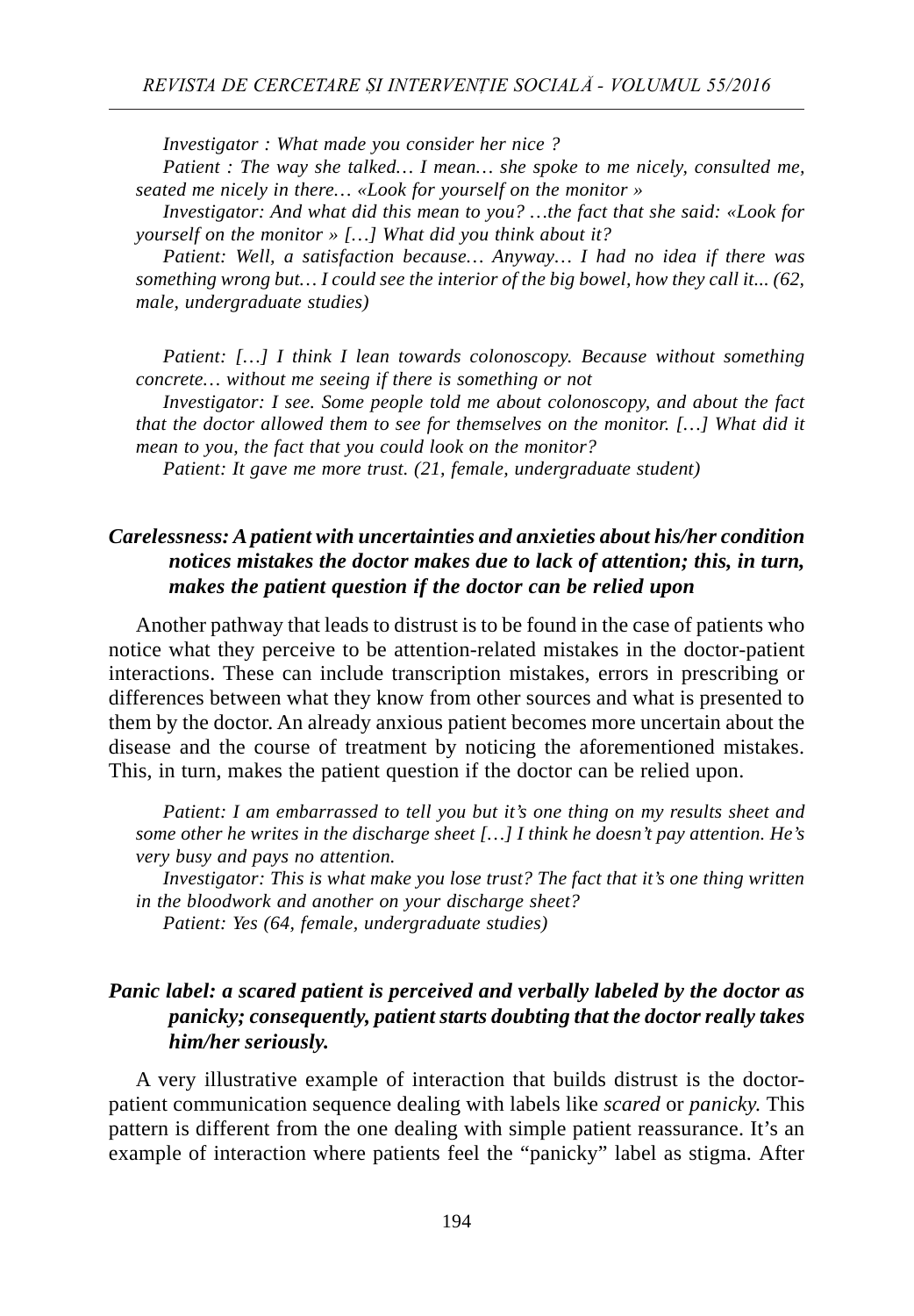this label is applied by the doctor, the patient starts questioning if he/she is taken seriously and loses trust. It makes patient doubt that the doctor will do all the things necessary to arrive at a correct diagnosis. It is an interaction where both actors seem to lose trust simultaneously.

*Investigator: What did you think about when you were consulted? Patient: I thought I might have appendicitis […]*

*Investigator: And what did he say when you said it might be appendicitis?*

*Patient: He asked me if I was a panicky nature… And yes, I am panicky. I am very scared of appendicitis, since childhood when a schoolmate of mine had peritonitis. And it was tougher to solve out. And since then, I have this constant fear… what if I will have one, what then?*

*Investigator: I know I am being very detailed, but what did you think when he asked you: « Are you a panicky nature? ».*

*Patient: That he would easily exclude the appendicitis diagnosis.*

*Investigator: And what would this mean?*

*Patient: This would mean I can come worse off if and when I would get to surgery. Investigator: And what about the trust in him, or how you perceived the relationship with his competency?*

*Patient: I had less trust*

*[…] Investigator: Did the first doctor trust you? Patient: No, I don't think so. Investigator: How did you come to this conclusion? Patient: After I told him I was panicky… I guess I felt he didn't treat me with the same attention as other doctors did. (27, female, university studies)*

In this qualitative study we tried to identify the pathways through which mutual trust in doctor-patient relationship in the context of irritable bowel syndrome is built and maintained. Several themes, related to the specific interactions between doctor and patient emerged. One of these themes deals with outcomes, the continuous success in the context of a longer relationship that makes both patient and doctors trust each other. Another theme deals with patient-centered communication, specifically when both doctor and patient ask pertinent questions, which, in turn, are interpreted as competence and honesty from both sides, instilling trust. A third particular theme is insight when patient gets an understanding about his/her anxieties which, in turn, instills trust in the doctor that occasioned the insight. Reassurance is another theme that emerged, with respect to anxieties that are soothed once investigations are carried out and reasons for fear are excluded. Witnessing the diagnosis investigations is another theme. Apparently, if patient gets to be a witness to the imaging diagnosis procedure, this instills trust, despite lack of medical information. With respect to pathways dealing with distrust, patients spoke of carelessness. The script they describe deals with a patient with uncertainties and anxieties that notices mistakes the doctor makes due to lack of attention; this, in turn, makes the patient question if the doctor can be relied upon.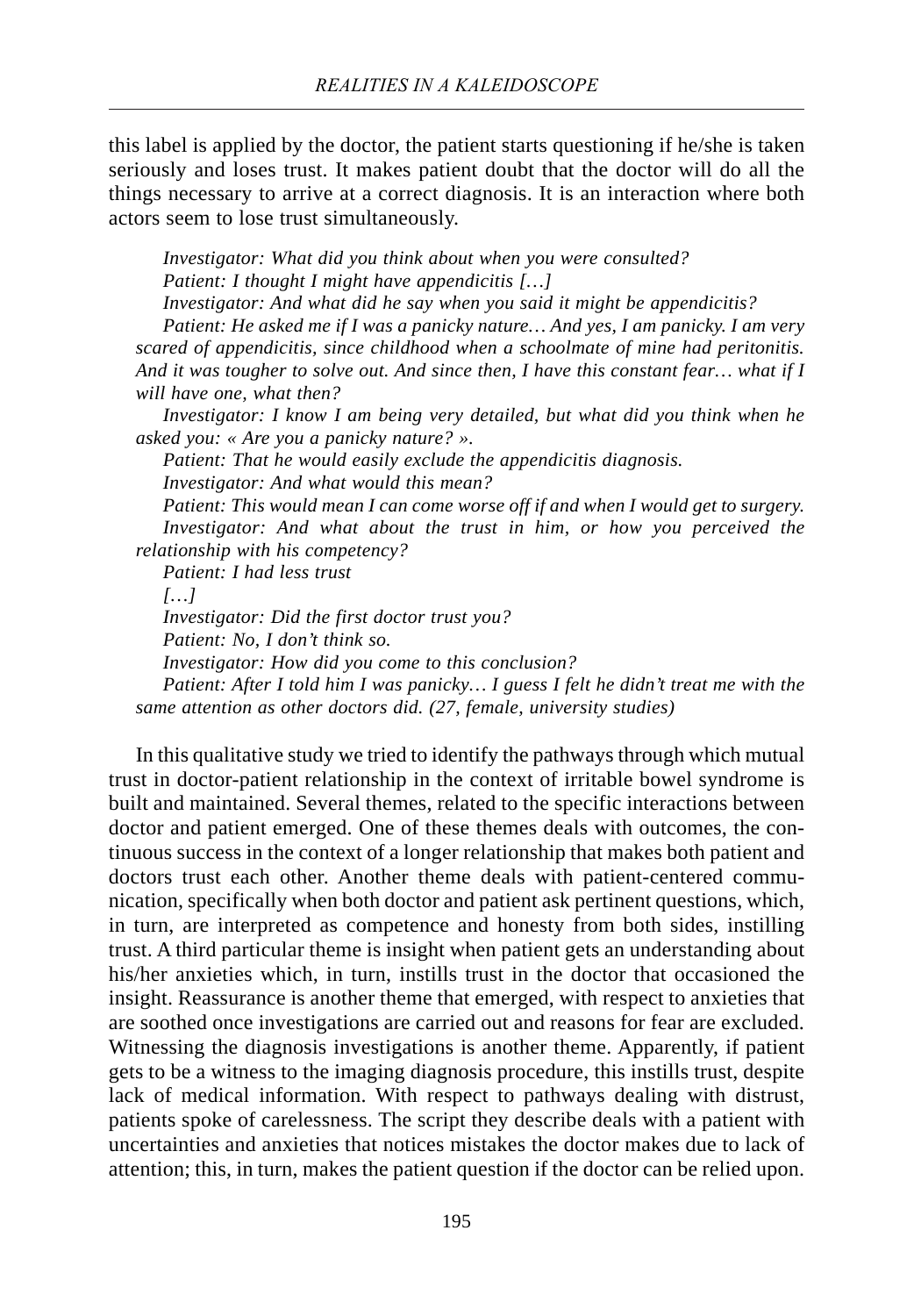Finally, another theme is the panic label. Patients told about when a scared patient is perceived and verbally labeled by the doctor as panicky, this, consequently, makes patient doubting that the doctor really takes him/her seriously. In the discussion section, we compare our findings with several disparate features identified in the literature.

## **Discussion**

In this qualitative study we focused on identifying the pathways through which trust in doctor-patient relationship in the context of irritable bowel syndrome is built. We identified several themes which bear resemblance to themes taken out from narratives in other studies dealing with trust. Therefore, we are going to present similarities and differences between our findings and the current literature on the subject.

#### *Outcomes in doctor-patient relationship*

One of the themes we identified relates to the importance of results in the medical care, for both patient and doctor. We illustrated that, for some of our patients, results meant for patient the proof of being worthy of trust. Patients' perception of good level of competence meant fulfillment of the treatment expectations that the patients had. This seemed to instill trust in the doctor and the facility and also to maintain it, as shown by previous studies (Gopichandran & Chetlapalli, 2013). Equally, we understood the theme we identified as an interaction in which the successive positive results in the context of a longer relationship made both patient and doctors trust each other and maintain the trustbased relationship. This result bears some resemblance to what is mentioned in the current literature concerning loyalty with respect to returning to the same doctor, whatever the illness (Gopichandran & Chetlapalli, 2013) or asking for the second opinion (Hillen, *et al.*, 2012).

We identified a theme concerning the results in the context of a longer relationship. This theme has similarities and differences with what is mentioned in literature long-term trust (Hillen, *et al.*, 2012) or secure trust (Tarrant, *et al.*, 2010). Our finding is similar with previous conclusions that trust is maintained if patients perceive that the care they received has been effective (Tarrant, *et al.*, 2010). With respect with dissimilarities with these previous studies, it's worth mentioning what some of them deal with cancer patients. In them, caring behaviors and showing interest in the patient are considered most important for building trust, not the theme of repeated positive treatment results that we extracted from our data. Cancer patients also build trust due to perceived threat of cancer, which is different from that IBS patients experience (Hillen, *et al.*, 2012).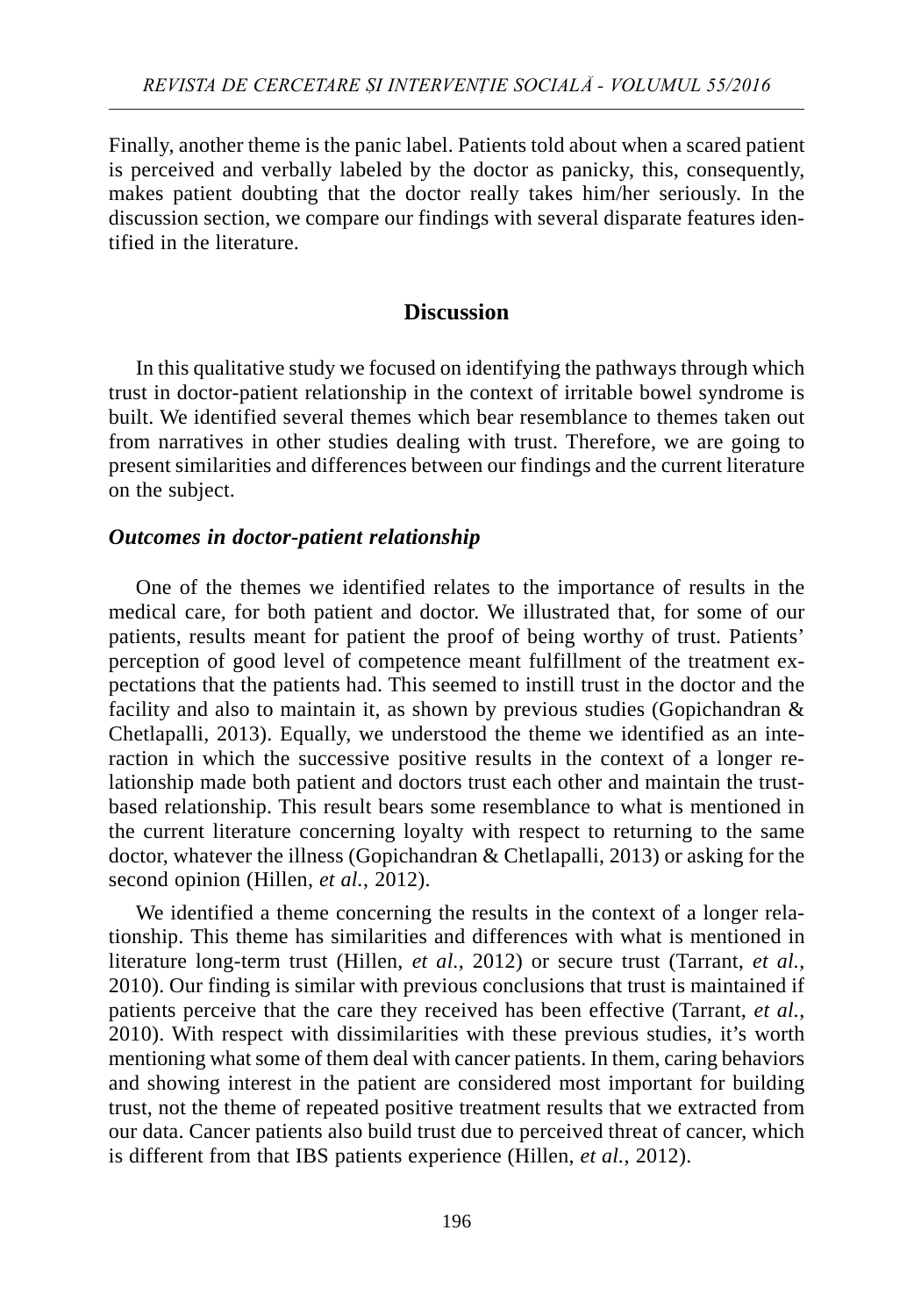Our findings bear also resemblance to the mechanism previously identified with respect to patient honesty and being believed by the doctor. In previous studies, providers want to trust that their patients are disclosing information important for managing their health. On the other hand, patients hope providers will believe what they say about their health and concerns (Ratanawongsa, *et al.*, 2011). In short, our findings seem to confirm the idea that both honesty and competence are key features that contribute to the maintenance of trust in longterm relationships.

### *Patient-centered communication*

In our interviews, we identified a pathway of trust building by the rich exchange of questions and answers from either doctor or patient. This pathway deals with an interaction between the two parties. It was made apparent that patients interpret the quantity of questions the doctor asks as a sign the doctor is really interested to find the correct diagnosis and treatment. The caring attitude the doctor has, together with the perceived competence in information gathering, seemed crucial in patients' narratives of trust. On the other hand, the doctor seems to understand the questions asked by the patient and his answers as a constructive involvement in the therapeutic process and a competence to supply valid information. Patient's competence is relevant for doctor's trust in them. Elements of this interaction are apparent in previous research, although they are not presented together, as an interaction per se, but separately. Some studies indeed mentioned listening to the patient, and addressing all questions as determinants of trust in health care providers (Gopichandran & Chetlapalli, 2013). Our results are also similar to what has been found in research regarding cervical cancer screening with, patient-centered communication as one of the best represented themes. The physician being attentive, taking time with the patient, and focusing on the patient was perceived as important (McAlearney, *et al.*, 2012) while not taking the necessary time to explain answer questions is presented as illustrating lack of patient-centered communication (McAlearney, *et al.*, 2012).

Previous literature showed that not providing an explanation to the patient was an important theme of distrust (Hillen, *et al.*, 2012). This can be somehow connected to our results, although the quality and quantity of questions asked by both doctors and patients is a different theme than the repeated question-asking and being answered. Our study puts an emphasis on interaction as a key finding in understanding the pathway through which trust is built and maintained.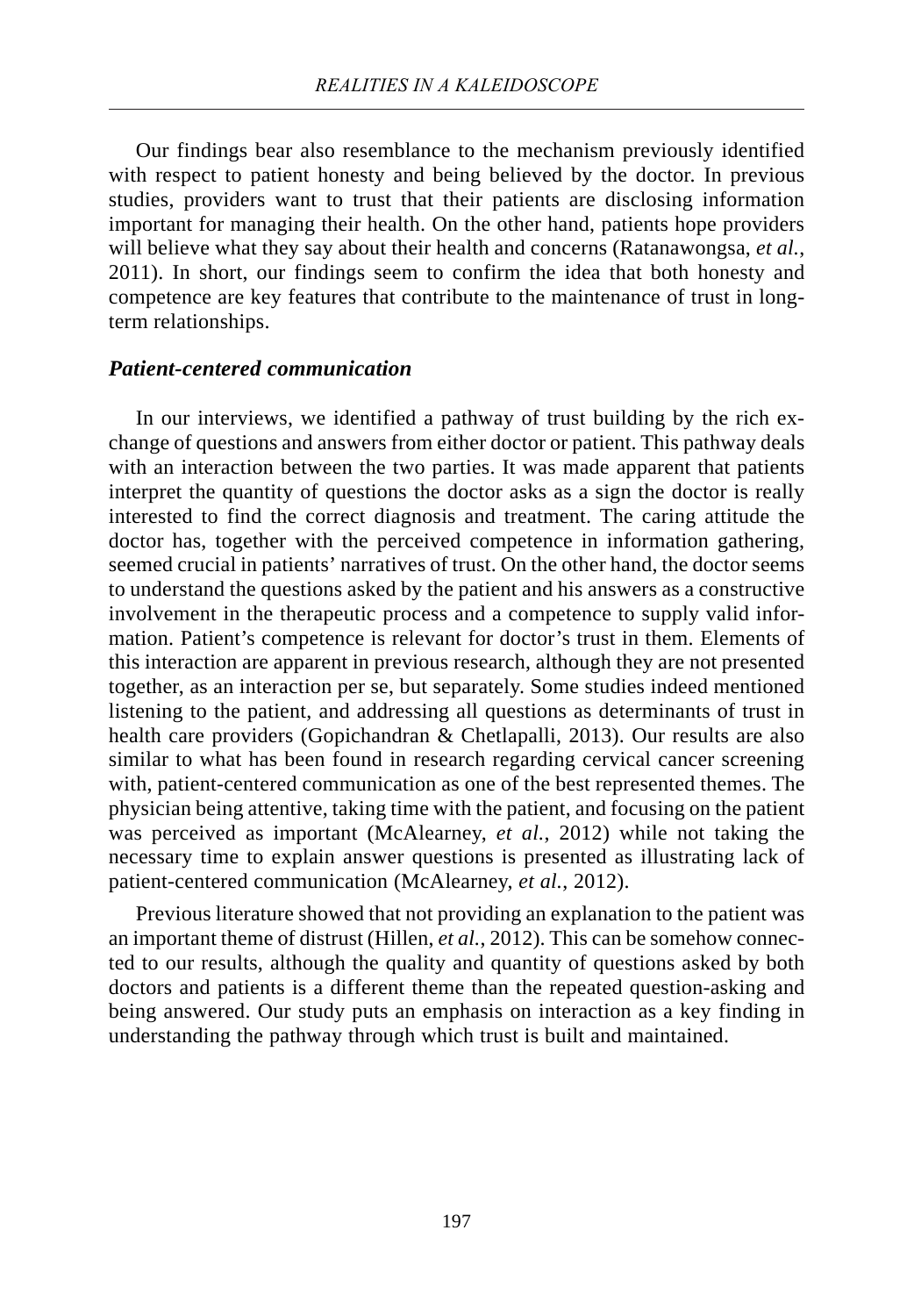## *Witnessing diagnostic procedure*

In our study, we found a theme related to witnessing the diagnosis procedure. Apparently, this soothed patient's anxieties, on one hand, but also instilled trust through "seeing with one's own eyes" certitude. Even if it doesn't superpose completely, the theme we found might be similar to how patients valued laboratory tests as a competent medical maneuver despite not knowing particularly what tests are performed (Gopichandran & Chetlapalli, 2013; O'Donnell, *et al.*, 2008). Our findings also showed that even if patients didn't have medical knowledge to interpret the colonoscopy, witnessing the procedure instilled trust. Apparently, it's possible that both pathways are true: on one hand, colonoscopy is regarded as a competent diagnosis maneuver. On the other hand, patient gets to see by himself/ herself that there is nothing dangerous inside his/her body. This result is interesting in the context of actual trends concerning sedation use in colonoscopy (Tetzlaff, 2016). Even though witnessing the procedure itself might soon be considered unfeasible, presenting the recorded procedure to the patient might prove important with respect to the preservation of the trust-related benefit.

#### *Reassurance as reinforcement*

One theme that emerged in our study is how uncertainty and anxiety is soothed once investigations are carried out and reasons for fears are excluded. In the context of uncertainty about health problems, patient is worried about receiving bad news. The investigations have the power to exclude a possible bad diagnosis or prognosis. Therefore, patient becomes suddenly soothed and reinforced in his/ her feeling of trust towards the doctor. Our finding is somehow connected with other ways of reassuring the patient. By explaining ways in which patient's disease is not as bad as it might have been, patients gets reassured and a feeling of trust (Wright, *et al.*, 2004).

### *Carelessness*

Concerning distrust, the narratives of our patients mentioned carelessness as a pathway of building distrust in the relationship. In our study, this theme is illustrated by a patient with uncertainties and anxieties about her condition who notices minor and attention-related mistakes the doctor makes. This fact casts doubt if the doctor can be relied upon. This can complete the apparently contradictory findings of previous studies about trust in health care where patients are found, on one hand, as willing to overlook the pitfalls in a well-established relationship. The willingness to tolerate mistakes may be understood as a consequence of trust; it is also an indicator of the level of trust (Gopichandran & Chetlapalli, 2013). On the other hand, previous studies showed that inappropriate or missed diagnoses are a distinct theme of distrust (McAlearney, *et al.*, 2012). There is a big resemblance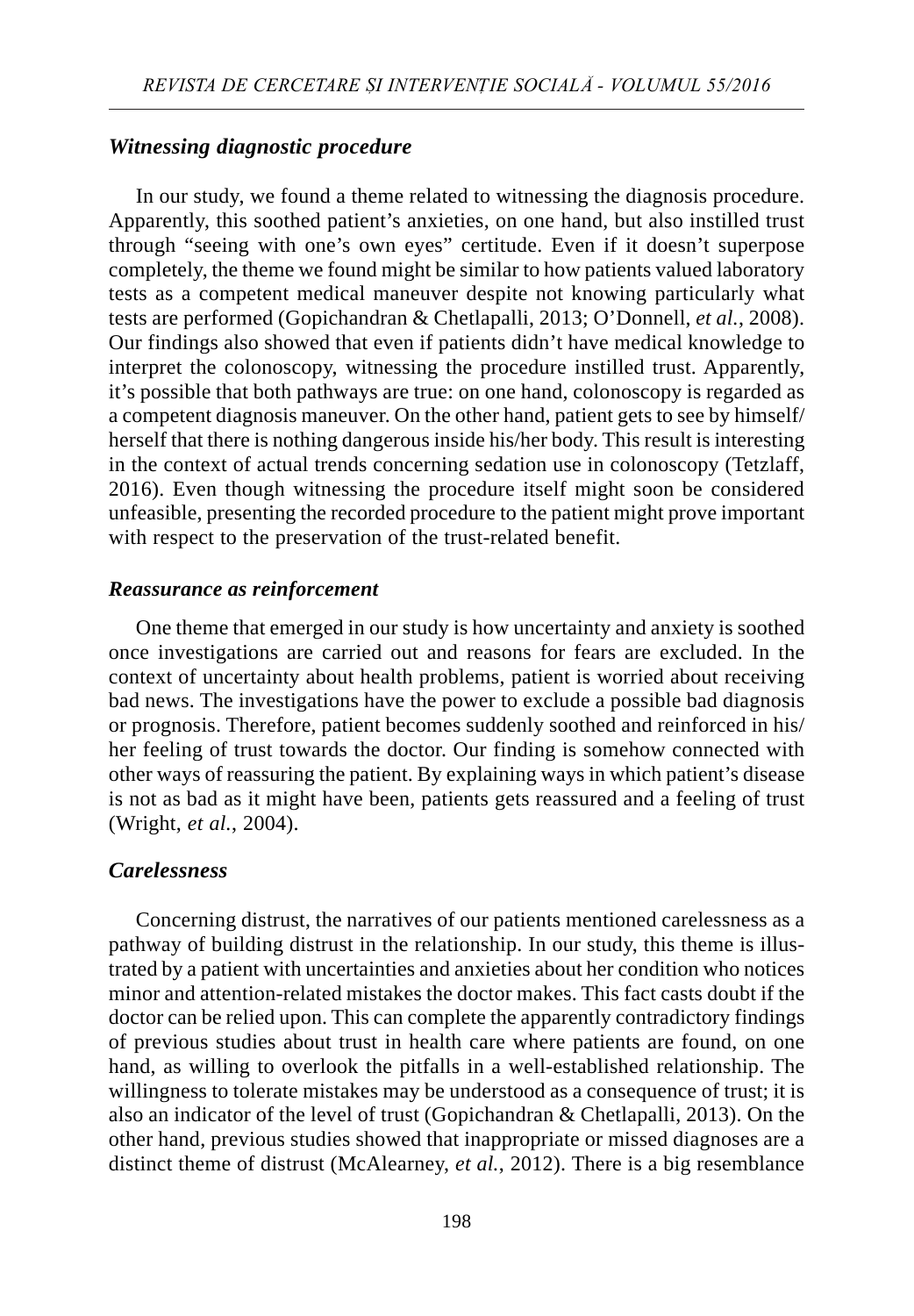between the theme of perceived mistakes we identified in our study, and what patients understood as mistakes in the aforementioned research, even if the stake is different in the case of IBS and in the case of cancer. As a corollary, in our own study, doctor's unrecognized mistake is understood by the patient in the context of a relationship which is not, yet, built on trust. Therefore, the pitfall participates in the building of distrust towards the doctor.

#### *The panic label*

In our study we showed examples where the "panicky" or "scared" label is applied by the doctor. The patient starts questioning if he/she is taken seriously and loses trust. It makes patient doubt that the doctor will do all the things necessary to arrive at a correct diagnosis. We found no examples in literature dealing with this specific interaction. However, studies showed that missed diagnoses are mentioned as a distinct theme of distrust, and this illustrates the direction. The theme of doctors not taking the time to explain or answer questions is presented as a distinct feature of distrust in the healthcare provider (McAlearney, *et al.*, 2012). This might come in contrast with how patients seem to perceive medical thorough investigations: doing laboratory tests to make the correct diagnosis is perceived as a competent medical maneuver (Gopichandran & Chetlapalli, 2013).

#### *Insight*

An original finding of our study deals with another pattern of communication we identified among the patients we interviewed. This script of doctor-patient interaction is related to anxiety and overreacting with respect to medical checkups. In this scenario, the patient is worried about possible unidentified diagnosis or courses of treatment. The doctor supports the patient, by showing him/her that the reactions might be over exaggerated. Subsequently, patient becomes aware of his/her psychological processes, and this, in turn, makes him/her trust doctor even more. This happens especially in the context of a long-lasting relationship. We consider this theme to be a distinct theme compared with the reassurance theme. It does not deal with the simple reinforcement the patient gets when, finally, his worries are soothed by the exclusion of serious illnesses. This theme pertains with how patient perceives that the doctor helped him/her become aware of his/her own emotional processes when coping with anxiety through extensive check-ups and verifications. We consider this theme to be the psychotherapeutic equivalent of insight (Richfield, 1954), when patient becomes aware and considers valid an interpretation of his own emotional processes, and, subsequently, is empowered in relationship with them.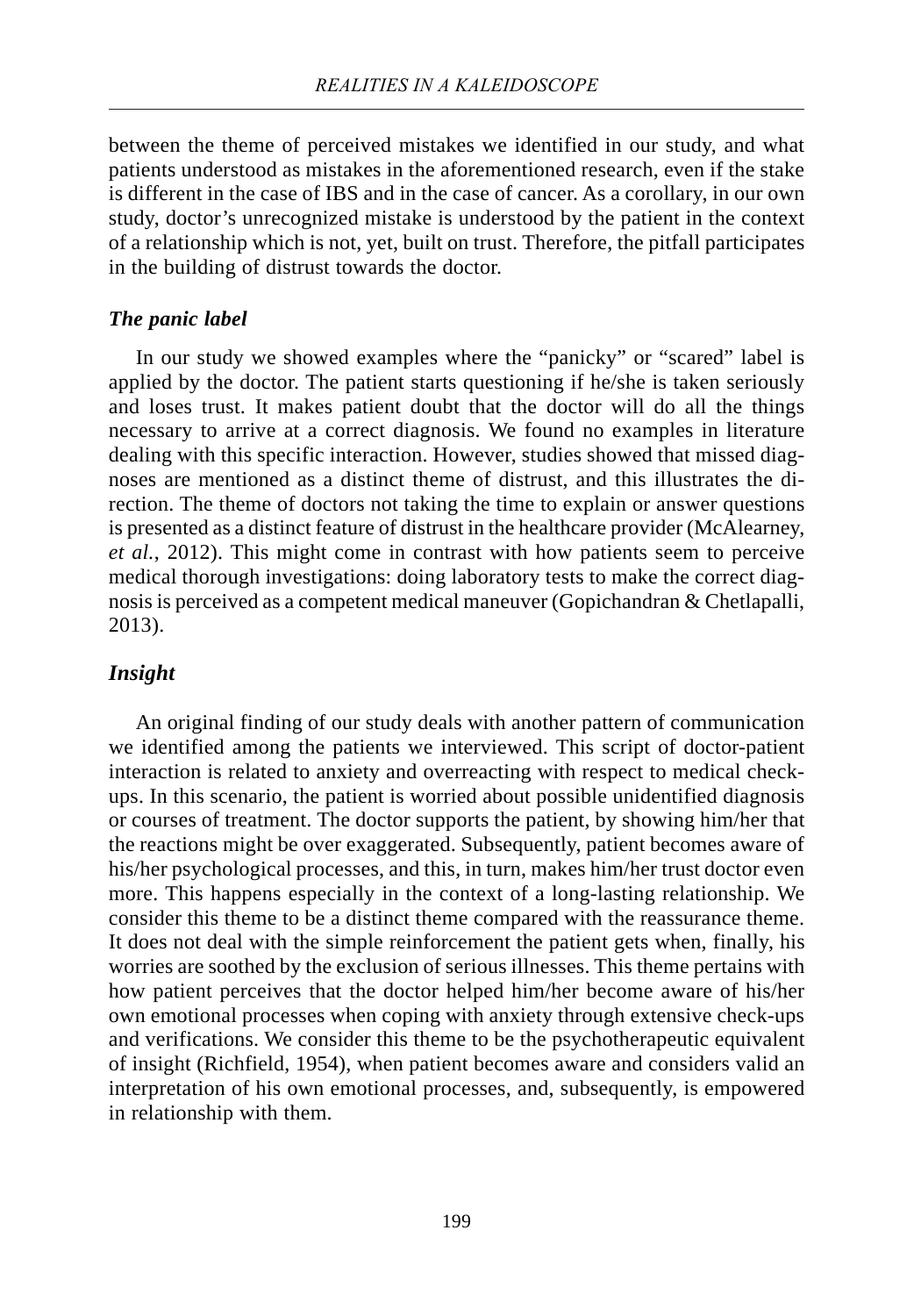## *Confidentiality*

Another important result of our study is the lack of emphasis on confidentiality. Almost all our patients did not emphasize confidentiality as an important feature of their trust in the doctor. They didn't mention situations where confidentiality is kept or transgressed, despite specific question targeting this topic. This totally supports the findings of previous studies, where patients judged confidentiality as an unimportant consideration or determinant of trust (Hillen, *et al.*, 2012) but is inconsistent with studies that mentioned lack of respect for patient privacy and confidentiality as a key point of patient health-care provider communication expressed by patients (Farahani, *et al.*, 2011).

In this study, we focused on identifying the pathways through which trust in doctor-patient relationship in the context of irritable bowel syndrome is built. The empirical literature dealt so far with disparate features of trust, not considering interactions and the mutual influence between the patient's trust in the doctor and the doctor's trust in the patient. The originality of our endeavor resides in the focus we had on interactions, identifying sequences of interactions or scripts in which there are revealed the mechanisms of how mutual trust is built and maintained in the context of the relationship between the doctor and the IBS patient. Among themes that are reconsidered from an interaction point of view, we identified other themes which were not previously approached, like insight or the labeling of patient as panicky.

The present study has limits that derive from the particulars of its methodology and research question. Building up and adapting interview guides proved a difficult task when trying to catch-up the particulars of doctor-patient interaction. Sometimes, this was not possible without additional questions that might be considered leading when taken out of the context. In what the number of participants is concerned, the fifteen patients we interviewed didn't allow the exploration of all particular or smaller themes that emerged. Despite looking for maximum variability, some patients provided more illustrative examples than others, possibly related with their degree of language mastery and expression. It is also worth mentioning that the objective of the study proved difficult to connect with present literature, as previous studies focused on disparate features of trust and not mechanisms or scripts. This further complicated the process of data gathering. Among the limits of the study, we can also point out that the qualitative endeavor doesn't allow for generalizations usual in quantitative studies.

Other studies can further explore the dynamics of mutual trust by targeting specific interactional scripts or sequences (e.g.: *What did you think? And how did he react?).* In parallel, quantitative studies can use the data presented here in order to build quantitative questionnaires with items derived from the specific patterns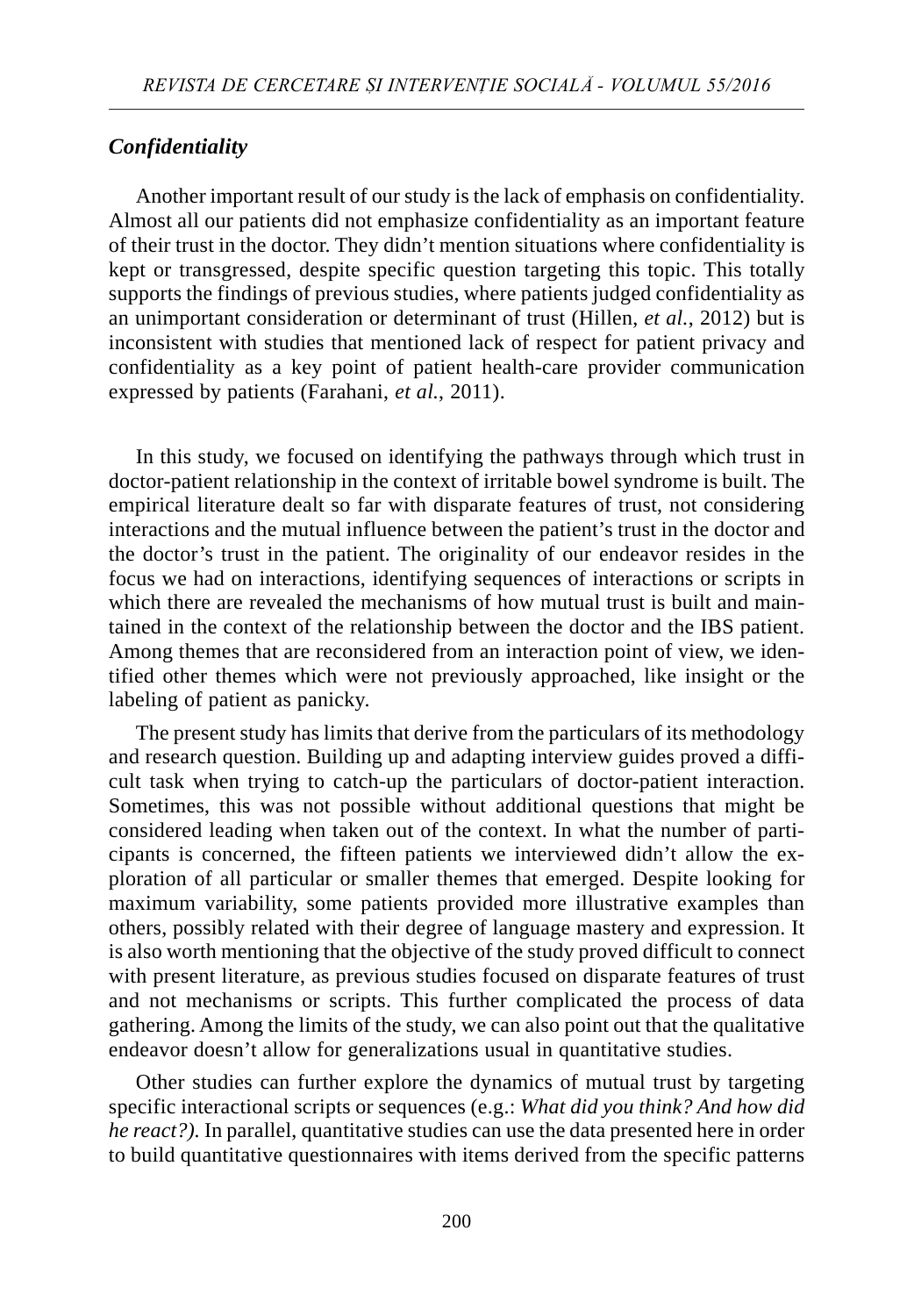we described. This will allow for new factors to be identified by Exploratory Factor Analysis, together with the discovery of culturally-appropriated psychometrical constructs.

## **Conclusion**

In this qualitative study we investigated the pathways through which mutual trust in doctor-patient relationship in the context of irritable bowel syndrome is built. Irritable bowel syndrome has been used as an example for mutual trust in the context of chronic diseases thanks to the particulars of uncertainty and anxiety feelings these patients have. Several themes emerged from our analysis, which dealt with interactions leading to one-side or mutual trust. Patients talked about the successive medical outcomes in the context of long-lasting relationships, patient-centered communication, the insight obtained by the patient with the help of his/her doctor, the value of witnessing the diagnostic procedure and the function of reassurance of doctor-patient interaction. Pitfalls in doctor-patient mutual trust dealt with perceived mistakes and the "panicky" label the doctors used. Most of our results connect with similar outcomes mentioned in the empirical literature, but bring an extra approach based on interaction and mutual influence. Our study brings information on mechanisms for how mutual trust is built and maintained: particular interactions of perception, thought and behavior. These interactions are described and discussed. Our study completes the understanding of how mutual trust is built in doctor-patient interaction, bringing more input into future qualitative and quantitative investigations.

### **Acknowledgements**

This work was financially supported by the project: "Program of excellence in doctoral and postdoctoral multidisciplinary research in chronic diseases, contract no. POSDRU/159/1.5/S/133377, beneficiary U.M.F. "Gr. T. Popa" of Iasi, project financed by the Social European Fund through the Operational Sectorial Program for Human Resources Development 2007-2013".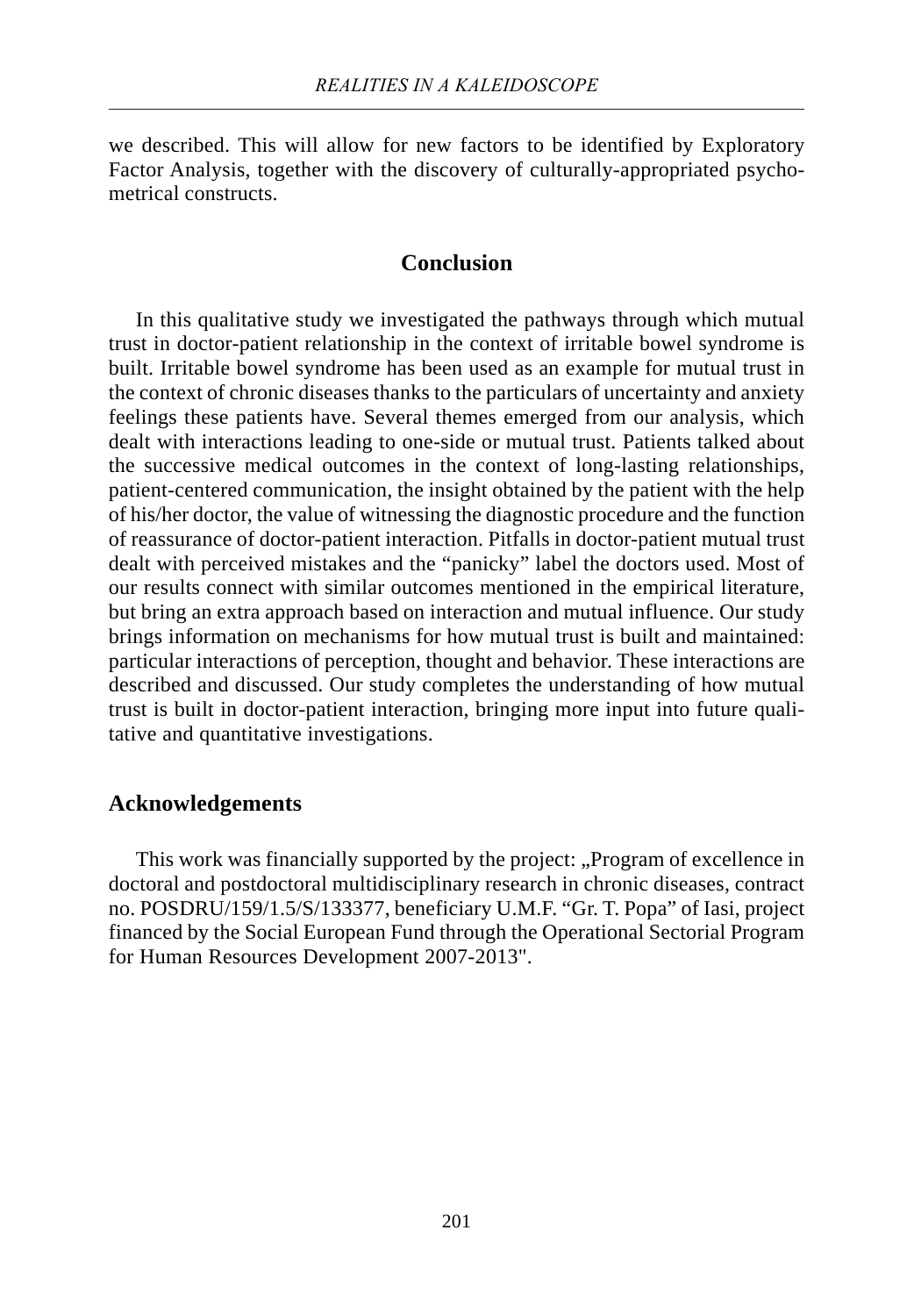#### **References**

- Abel, W. & Efird, J. (2013). The Association between Trust in Health Care Providers and Medication Adherence among Black Women with Hypertension. *Front Public Health, 1*, 1-6.
- Bao, Y., Fox, S. & Escarce, J. (2007). Socioeconomic and racial/ethnic differences in the discussion of cancer screening: "between-" versus "within-" physician differences. *Health Serv Res., 42*(3) 950-970.
- Bodenheimer, T., Wagner, E. & Grumbach, K. (2002). Improving primary care for patients with chronic illness.. *JAMA, 288*(14), 1775-1779.
- Bodenheimer, T., Wagner, E. & Grumbach, K. (2002). Improving primary care for patients with chronic illness: the chronic care model, Part 2. *JAMA, 288*(15), 1909-1914.
- Cojocaru, D., Cace, S., Gavrilovici, C. (2013). Christian and secular dimensions of the doctor-patient relationship. *Journal for the Study of Religions and Ideologies*, *12*(34), 37-56.
- Coleman, K., Austin, B., Brach, C. & Wagner, E. (2009). Evidence on the Chronic Care Model in the new millennium. *Health Aff (Millwood), 28*(1), 75-85.
- Denzin, N. & Lincoln, Y., 1998. *The landscape of qualitative research: theories and issues..* Thousand Oaks: Sage Publications.
- Farahani, M., Sahragard, R., Carroll, J. & Mohammadi, E. (2011). Communication barriers to patient education in cardiac inpatient care: a qualitative study of multiple perspectives. *Int J Nurs Pract, 17*(3), 322-328.
- Fiscella, K. & Shin, P. (2005). The inverse care law: implications for healthcare of vulnerable populations. *J Ambul Care Manage, 28*(4), 304-312.
- Fiscella, K., Franks, P., Gold, M. & Clancy, C. (2000). Inequality in quality: addressing socioeconomic, racial, and ethnic disparities in health care. *JAMA, 283*(19), 2579- 2584.
- Given, L. & Gale, G. (2008). *The Sage encyclopedia of qualitative research methods.* Los Angeles: Sage Publications.
- Glaser, B. (1965). The Constant Comparative Method of Qualitative Analysis. *Social Problems, 12*(4), 436-445.
- Gopichandran, V. & Chetlapalli, S. (2013). Dimensions and determinants of trust in health care in resource poor settings—a qualitative exploration. *PLoS One, 8*(7), 1-8.
- Hillen, M., Onderwater, A.T., van Zwieten, M.C., de Haes, H.C., & Smets, E.M. (2012). Disentangling cancer patients' trust in their oncologist: a qualitative study. *Psychooncology, 21*(4), 392-399.
- Holman, H. & Lorig, K. (2004). Patient self-management: a key to effectiveness and efficiency in care of chronic disease. *Public Health Rep, 119*(3), 239-243.
- Institute of Medicine (US) Committee on Quality of Health Care in America, 2001. *Crossing the Quality Chasm: A New Health System for the 21st Century.* Washington DC: National Academies Press (US).
- Jilcott Pitts, S., Lea, C.Z., May, C.L., Stowe, C., Hamill, D.J., Walker, K.T., Fitzgerald, T.L. (2013). "Fault-line of an earthquake": a qualitative examination of barriers and facilitators to colorectal cancer screening in rural, Eastern North Carolina. *J Rural Healt, 29*(1), 78-87.